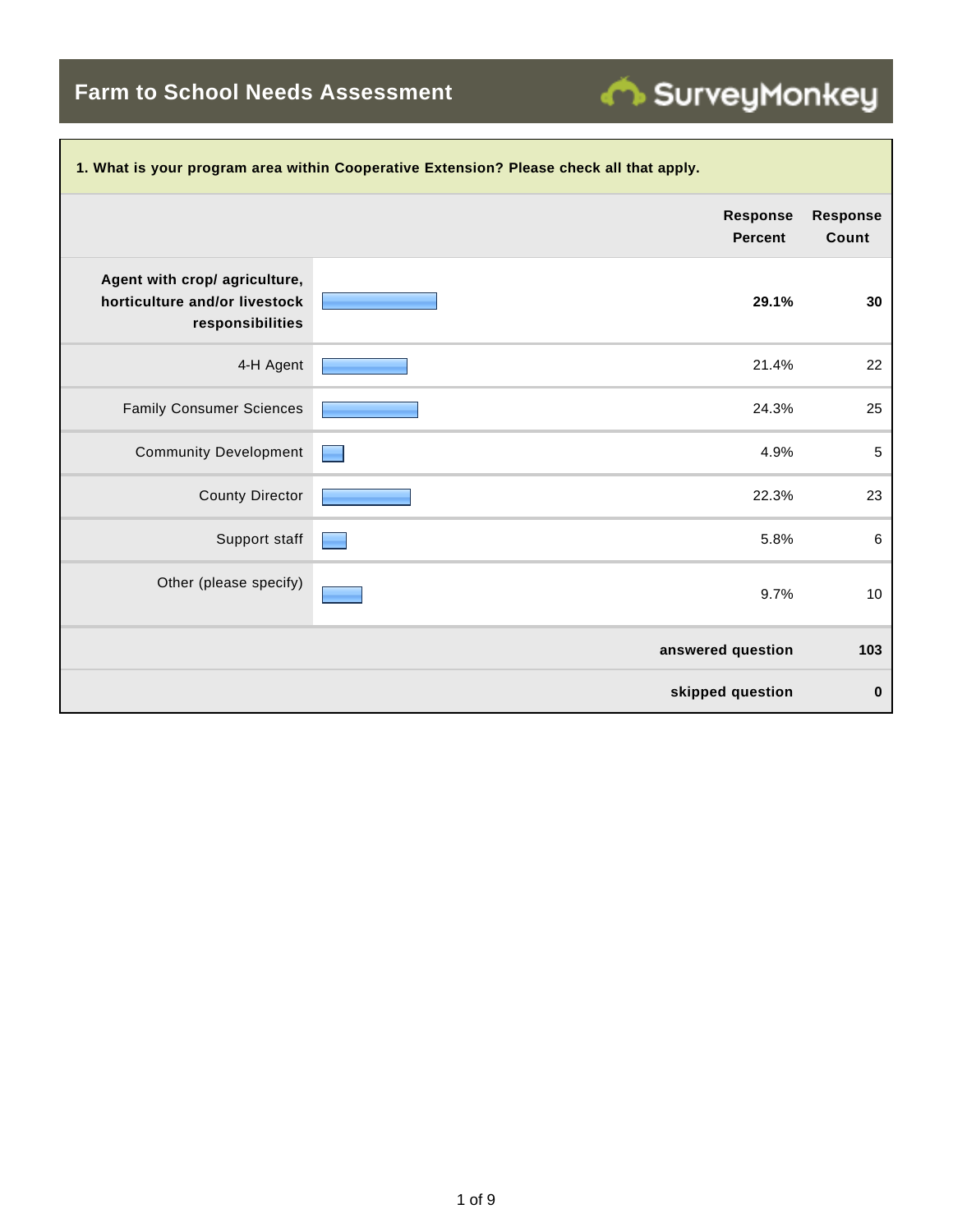| 2. If you are currently involved in a Farm to School program or initiative, please check all that apply. |                                   |                          |  |  |  |
|----------------------------------------------------------------------------------------------------------|-----------------------------------|--------------------------|--|--|--|
|                                                                                                          | <b>Response</b><br><b>Percent</b> | <b>Response</b><br>Count |  |  |  |
| <b>Local Food Coordination</b>                                                                           | 22.2%                             | 14                       |  |  |  |
| School Garden/ Community Garden<br>Program                                                               | 41.3%                             | 26                       |  |  |  |
| <b>Farm Field Trips</b>                                                                                  | 42.9%                             | 27                       |  |  |  |
| Cooking/tastings with local food in<br>schools                                                           | 17.5%                             | 11                       |  |  |  |
| Procurement for schools                                                                                  | 1.6%<br>П                         | $\mathbf{1}$             |  |  |  |
| Market opportunities for farmers                                                                         | 25.4%                             | 16                       |  |  |  |
| Training and technical assistance<br>for farmers                                                         | 25.4%                             | 16                       |  |  |  |
| Training and technical assistance<br>for schools                                                         | 9.5%                              | $\,6\,$                  |  |  |  |
| Economic resource development                                                                            | 12.7%                             | 8                        |  |  |  |
| Other (please specify)                                                                                   | 19.0%                             | 12                       |  |  |  |
|                                                                                                          | answered question                 | 63                       |  |  |  |
|                                                                                                          | skipped question                  | 40                       |  |  |  |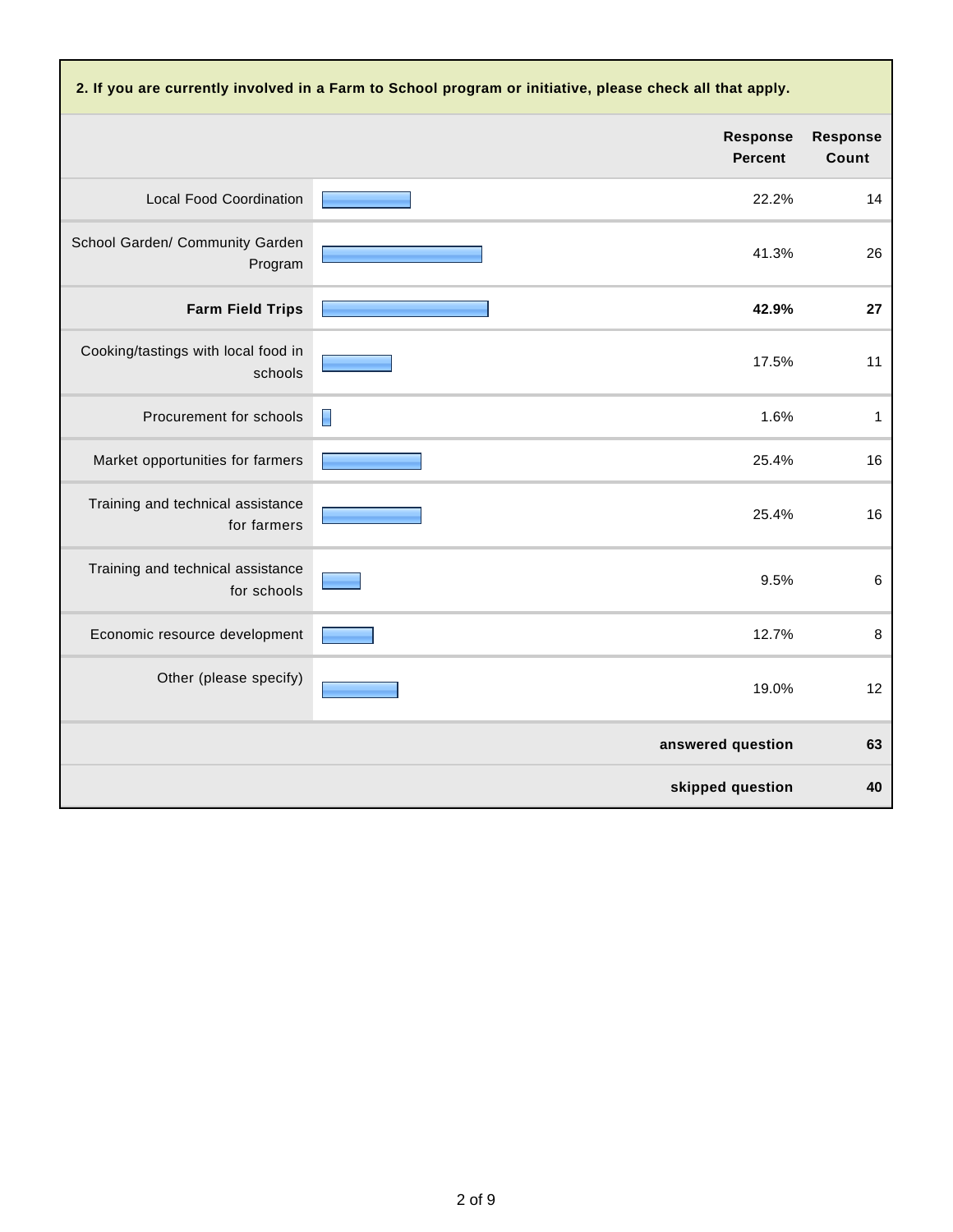| 3. Please rate the following.                                                                                |               |               |               |             |             |             |                   |                          |
|--------------------------------------------------------------------------------------------------------------|---------------|---------------|---------------|-------------|-------------|-------------|-------------------|--------------------------|
|                                                                                                              | High          | Med.<br>High  | <b>Medium</b> | Med.<br>Low | Low         | N/A         | Rating<br>Average | <b>Response</b><br>Count |
| In your opinion, how important is it<br>to have a successful Farm to<br>School Program in your<br>community? | 48.0%<br>(47) | 29.6%<br>(29) | 15.3%<br>(15) | 4.1%<br>(4) | 1.0%<br>(1) | 2.0%<br>(2) | 4.22              | 98                       |
|                                                                                                              |               |               |               |             |             |             | Any comments?     | 25                       |
|                                                                                                              |               |               |               |             |             |             | answered question | 98                       |
|                                                                                                              |               |               |               |             |             |             | skipped question  | 5                        |

| 4. Do you think Farm to School is a potentially profitable market for farmers? |                            |                          |  |  |
|--------------------------------------------------------------------------------|----------------------------|--------------------------|--|--|
|                                                                                | Response<br><b>Percent</b> | <b>Response</b><br>Count |  |  |
| Yes                                                                            | 72.6%                      | 69                       |  |  |
| No                                                                             | 8.4%                       | 8                        |  |  |
| N/A                                                                            | 18.9%                      | 18                       |  |  |
|                                                                                | Any comments?              | 24                       |  |  |
|                                                                                | answered question          | 95                       |  |  |
|                                                                                | skipped question           | 8                        |  |  |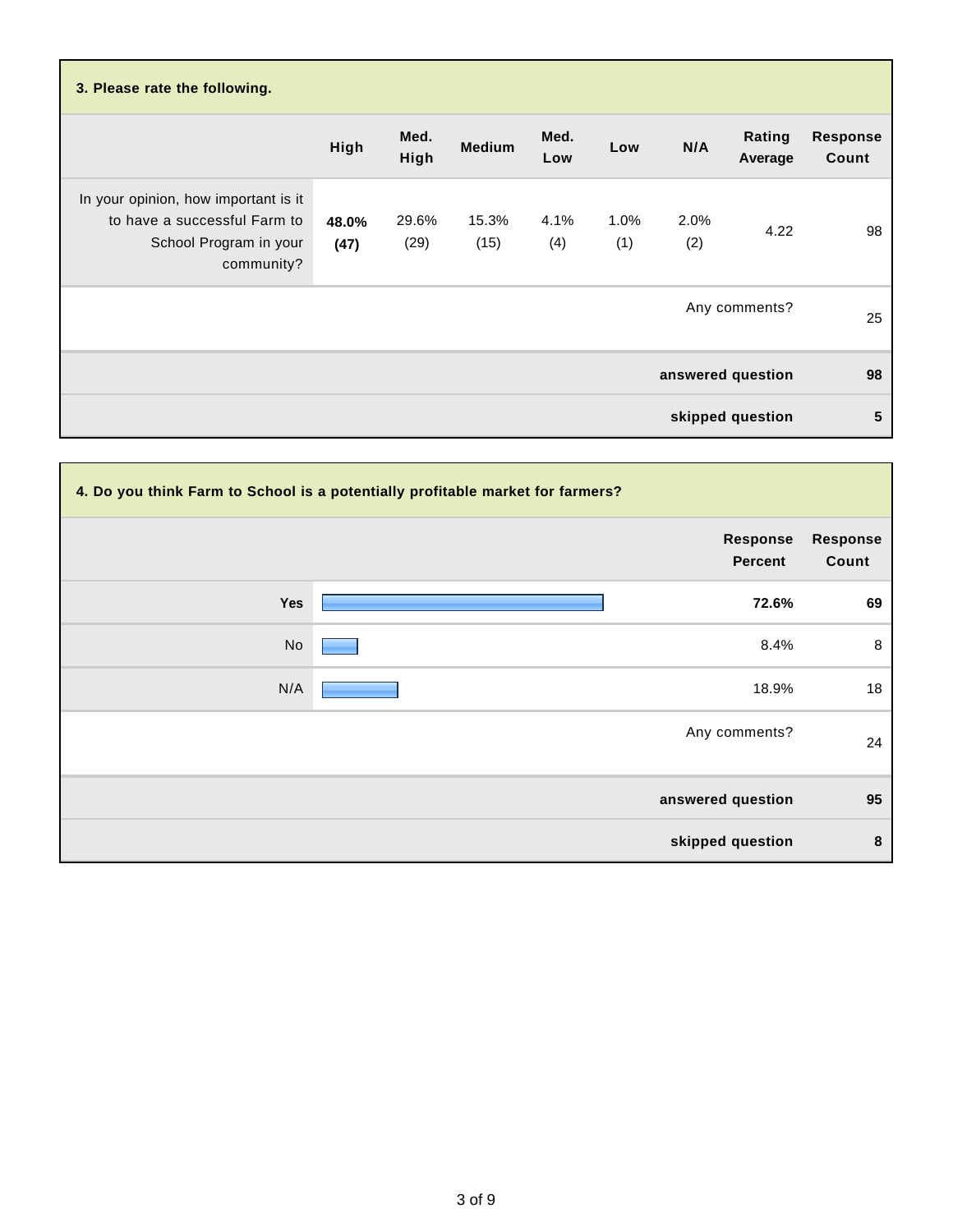**5. Please rate the degree of positive impact you think the following efforts would have on increasing participation in Farm to School.**

|                                                                       | High          | Med.<br>High  | <b>Medium</b> | Med.<br>Low | Low         | N/A         | Rating<br>Average                  | <b>Response</b><br>Count |
|-----------------------------------------------------------------------|---------------|---------------|---------------|-------------|-------------|-------------|------------------------------------|--------------------------|
| Training and technical assistance<br>for farmers                      | 31.5%<br>(28) | 30.3%<br>(27) | 31.5%<br>(28) | 2.2%<br>(2) | 2.2%<br>(2) | 2.2%<br>(2) | 3.89                               | 89                       |
| Training and technical assistance<br>for school child nutrition staff | 40.4%<br>(36) | 32.6%<br>(29) | 21.3%<br>(19) | 1.1%<br>(1) | 2.2%<br>(2) | 2.2%<br>(2) | 4.10                               | 89                       |
| Training and technical assistance<br>for teachers                     | 38.2%<br>(34) | 28.1%<br>(25) | 24.7%<br>(22) | 4.5%<br>(4) | 4.5%<br>(4) | 0.0%<br>(0) | 3.91                               | 89                       |
| Educational resources/curriculum<br>connections                       | 48.3%<br>(42) | 28.7%<br>(25) | 16.1%<br>(14) | 4.6%<br>(4) | 2.3%<br>(2) | 0.0%<br>(0) | 4.16                               | 87                       |
|                                                                       |               |               |               |             |             |             | Any other suggestions or comments? | 16                       |
|                                                                       |               |               |               |             |             |             | answered question                  | 91                       |
|                                                                       |               |               |               |             |             |             | skipped question                   | 12                       |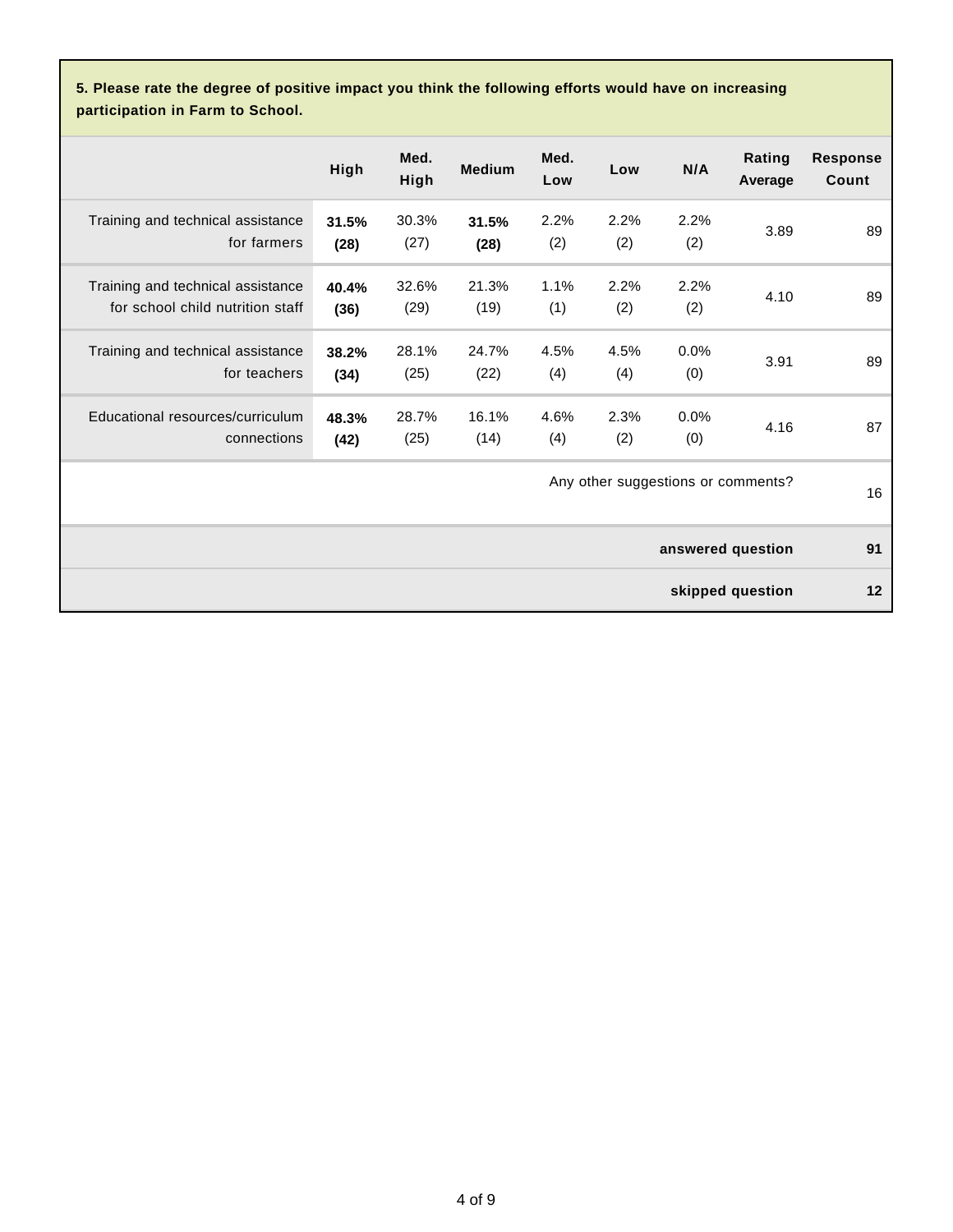| 6. What are the barriers to your involvement in Farm to School? Check all that apply.                                                 |                                   |                   |  |  |  |
|---------------------------------------------------------------------------------------------------------------------------------------|-----------------------------------|-------------------|--|--|--|
|                                                                                                                                       | <b>Response</b><br><b>Percent</b> | Response<br>Count |  |  |  |
| Not a priority of my organization<br>(has not emerged in discussions<br>with advisory committees or others<br>requesting the program) | 13.3%                             | 12                |  |  |  |
| No interest from farmers                                                                                                              | 16.7%                             | 15                |  |  |  |
| No interest from schools                                                                                                              | 23.3%                             | 21                |  |  |  |
| Do not have time                                                                                                                      | 25.6%                             | 23                |  |  |  |
| Not part of my job description                                                                                                        | 12.2%                             | 11                |  |  |  |
| Lack of funding                                                                                                                       | 47.8%                             | 43                |  |  |  |
| Need for training/technical<br>assistance                                                                                             | 34.4%                             | 31                |  |  |  |
| Other (please specify)                                                                                                                | 26.7%                             | 24                |  |  |  |
|                                                                                                                                       | answered question                 | 90                |  |  |  |
|                                                                                                                                       | skipped question                  | 13                |  |  |  |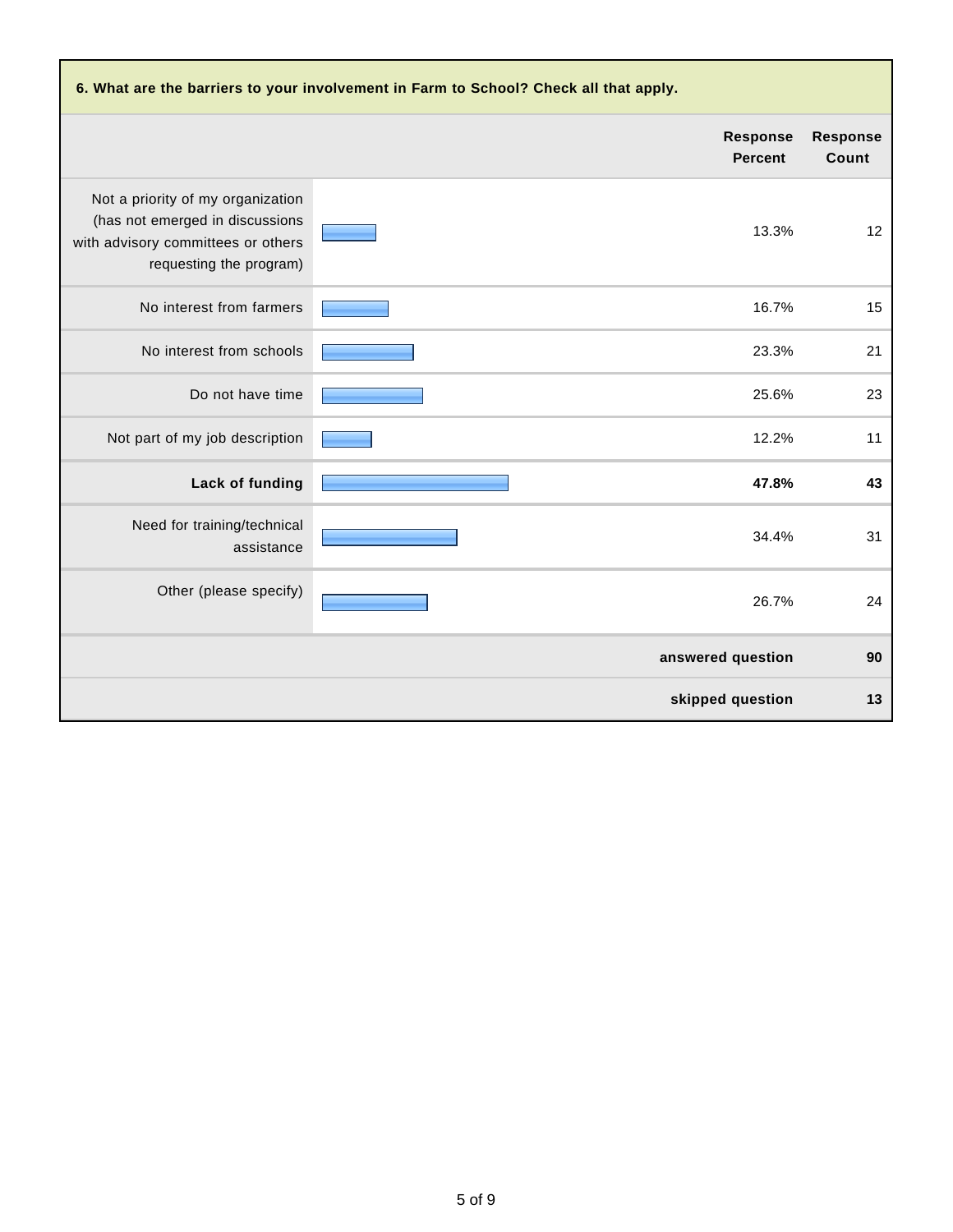| 7. What topic(s) would you like to learn more about? Please check all that apply. |                                   |                          |  |  |  |
|-----------------------------------------------------------------------------------|-----------------------------------|--------------------------|--|--|--|
|                                                                                   | <b>Response</b><br><b>Percent</b> | <b>Response</b><br>Count |  |  |  |
| How school food works/K-12 food<br>system requirements                            | 56.2%                             | 50                       |  |  |  |
| Models for local food procurement                                                 | 43.8%                             | 39                       |  |  |  |
| Farm to School cross marketing<br>opportunities                                   | 29.2%                             | 26                       |  |  |  |
| <b>Connecting Farm to School with</b><br>curriculum                               | 60.7%                             | 54                       |  |  |  |
| Creating educational farm field trips                                             | 41.6%                             | 37                       |  |  |  |
| Local food cooking/tastings in<br>schools                                         | 41.6%                             | 37                       |  |  |  |
| Starting or sustaining a school<br>garden                                         | 39.3%                             | 35                       |  |  |  |
| Evaluation and documentation/How<br>to capture program impact                     | 44.9%                             | 40                       |  |  |  |
| Other (please specify)                                                            | 5.6%                              | 5                        |  |  |  |
|                                                                                   | answered question                 | 89                       |  |  |  |
|                                                                                   | skipped question                  | 14                       |  |  |  |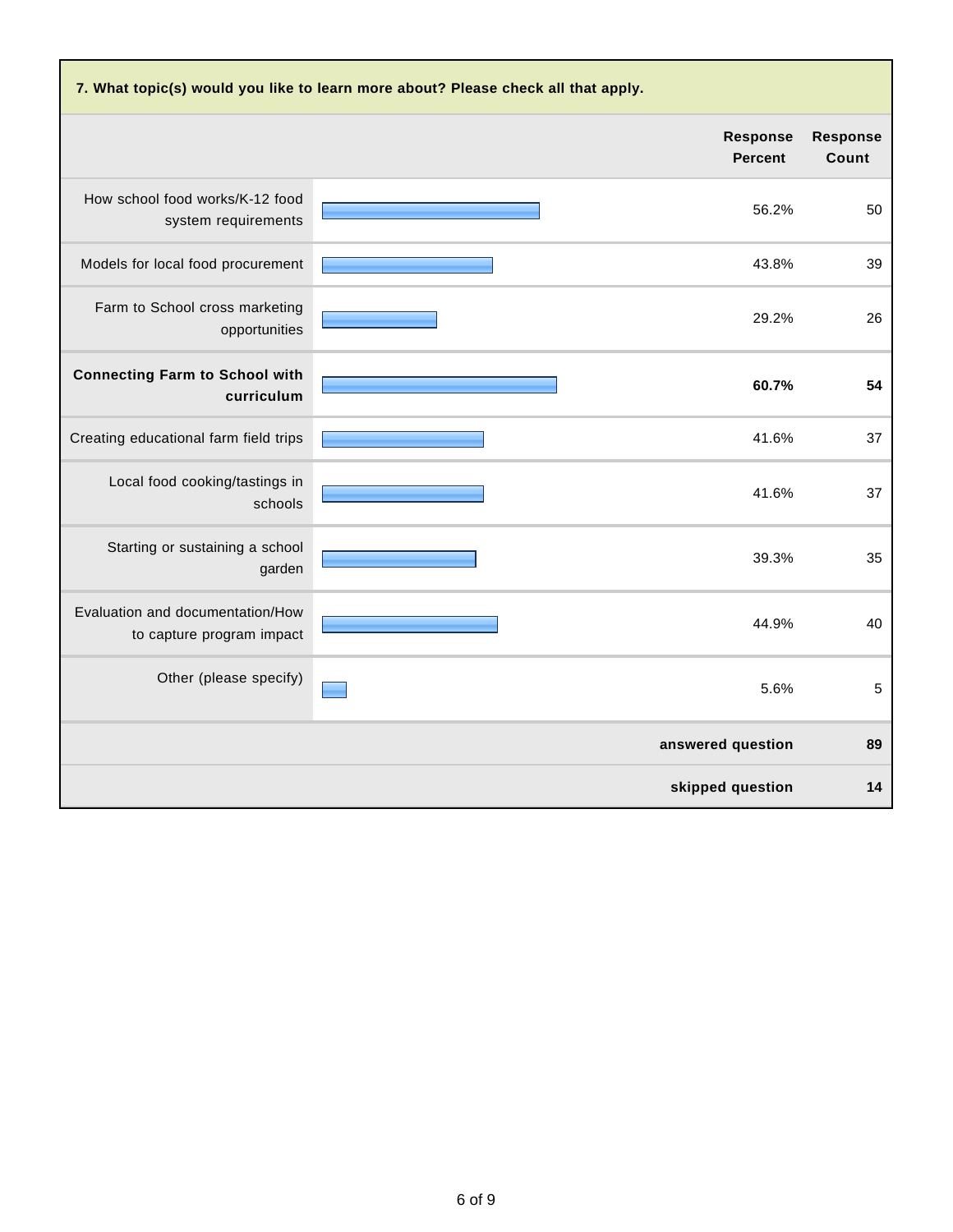**8. What resources would be most helpful to you for a successful Farm to School Program? Please check all that apply.**

|                   |                            | .                                        |
|-------------------|----------------------------|------------------------------------------|
| Response<br>Count | Response<br><b>Percent</b> |                                          |
| 57                | 64.8%                      | Workshops                                |
| 56                | 63.6%                      | Guides/Toolkits                          |
| 28                | 31.8%                      | <b>DVDs</b>                              |
| 35                | 39.8%                      | Handouts                                 |
| 53                | 60.2%                      | Curriculum                               |
| 21                | 23.9%                      | Case studies                             |
| 40                | 45.5%                      | Networking and/or attend a<br>conference |
| $\bf 8$           | 9.1%                       | Other (please specify)                   |
| 88                | answered question          |                                          |
| 15                | skipped question           |                                          |

| 9. How many years have you worked with Cooperative Extension? |                            |                   |  |  |
|---------------------------------------------------------------|----------------------------|-------------------|--|--|
|                                                               | <b>Response</b><br>Percent | Response<br>Count |  |  |
| 0-5 years                                                     | 25.0%                      | 24                |  |  |
| 6-10 years                                                    | 19.8%                      | 19                |  |  |
| 11-15 years                                                   | 18.8%                      | 18                |  |  |
| More than 15 years                                            | 36.5%                      | 35                |  |  |
|                                                               | answered question          | 96                |  |  |
|                                                               | skipped question           | $\overline{7}$    |  |  |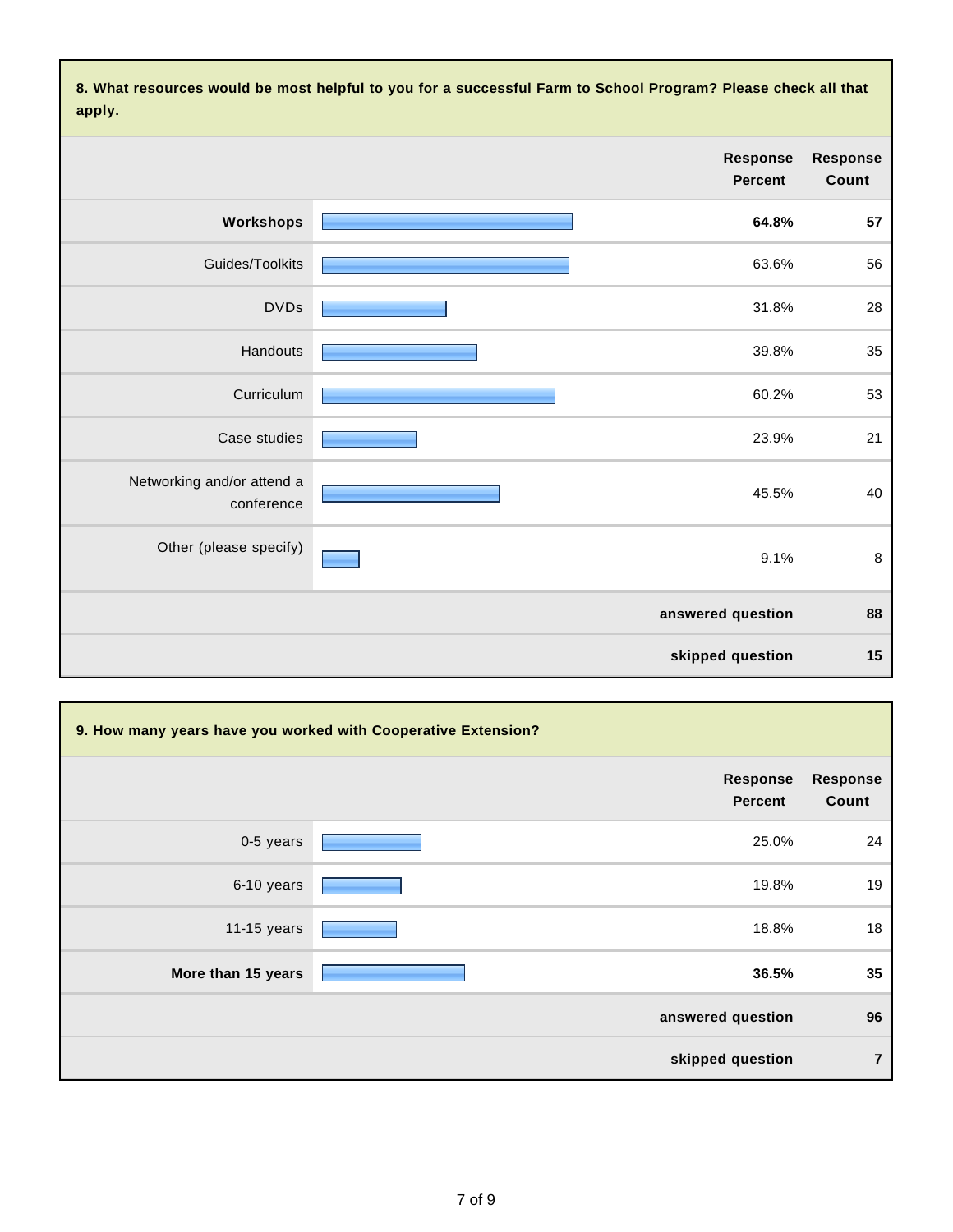| 10. Please select the type of community in which you work. |                                   |                          |  |  |  |
|------------------------------------------------------------|-----------------------------------|--------------------------|--|--|--|
|                                                            | <b>Response</b><br><b>Percent</b> | <b>Response</b><br>Count |  |  |  |
| Rural                                                      | 67.0%                             | 63                       |  |  |  |
| Suburban                                                   | 17.0%                             | 16                       |  |  |  |
| Urban                                                      | 16.0%                             | 15                       |  |  |  |
|                                                            | answered question                 | 94                       |  |  |  |
|                                                            | skipped question                  | 9                        |  |  |  |

| 11. Please answer the following questions.                                                                                                            |            |                   |                          |  |
|-------------------------------------------------------------------------------------------------------------------------------------------------------|------------|-------------------|--------------------------|--|
|                                                                                                                                                       | <b>Yes</b> | <b>No</b>         | <b>Response</b><br>Count |  |
| Would you like to receive<br>information about the National<br>Farm to School Network? (If yes,<br>please provide your contact<br>information below.) | 69.8% (60) | 30.2% (26)        | 86                       |  |
| Would you like to be included in the<br>drawing for local food gift bag.                                                                              | 65.9% (56) | 34.1% (29)        | 85                       |  |
|                                                                                                                                                       |            | answered question | 88                       |  |
|                                                                                                                                                       |            | skipped question  | 15                       |  |